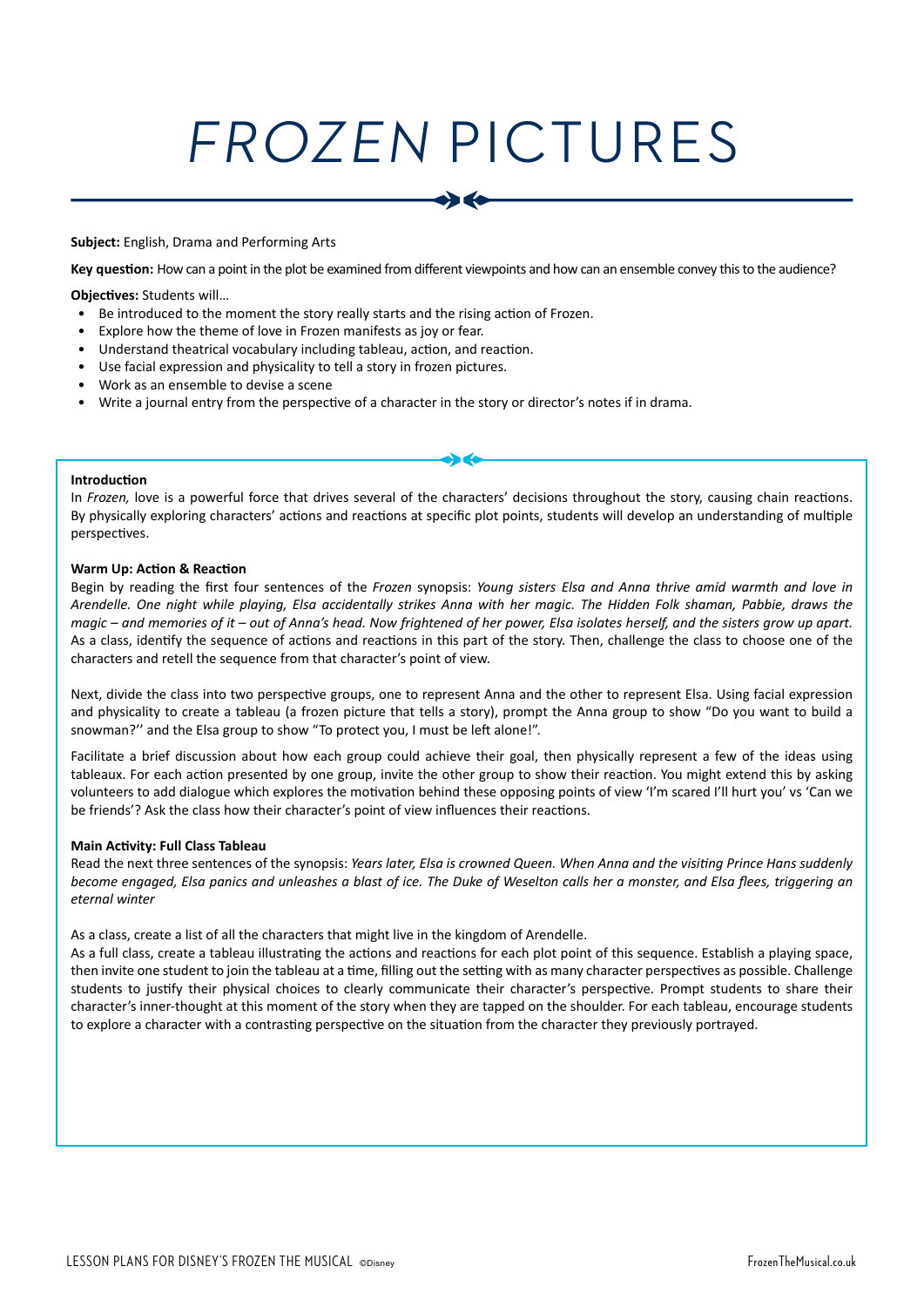# FROZEN PICTURES

## (CTD.)

### **Reflection: Journal Entry**

Start on a practical note, ask the students to do some **Thought Tracking** before they start the writing activity. Ask each student to step out of the Frozen tableau to address the audience about how their character is feeling, perhaps explaining what they are thinking. Everyone must speak in first person as it is their character's thoughts.

In English, in role as the character they portrayed in the tableau, have students write a letter to a family member about what occurred at Queen Elsa's coronation. Ensure your students use language appropriate to the chosen characters. Having students justify their choices might embed the characterisation a little more. If in drama, challenge students to write director notes on how you would direct the scene to ensure the audience understands the action.



### **Variations:**

OLDER: If you are working with older students, pair up students as scene partners for the warmup and allow them to explore a sequence of actions and reactions without interruption. In the main activity, encourage student direction of the tableau. When prompting students to share their inner-thoughts, consider having two characters with opposing perspectives engage in improvised conversation.

YOUNGER: If you are working with younger students, read only the first sentence of the synopsis at the start of the main activity. Keep the class divided in half following the warm up so that half of the class create the tableau while the other half serves as audience. Rather than prompting for inner-thoughts, prompt the students in role as audience to notice physical choices being made by the actors and invite suggestions to make the storytelling of the frozen picture clear. Then, switch groups and repeat with the next sentence. Continuing alternating performers and audience for each of the four sentences in the main activity. In the reflection, challenge students to articulate how they used facial expression and physicality to communicate what their character was feeling and thinking.

HOMESCHOOL: IIf you are working with a homeschool student, have your student alternate between perspectives in the warmup, noticing the differences in physicality between characters. In the main activity, have your student choose a character to perform the sequence of tableaux as you read the prompts aloud. Repeat the activity from a different perspective. Then, have your student work in role as director to discussion the placement onstage for each character in the plot point.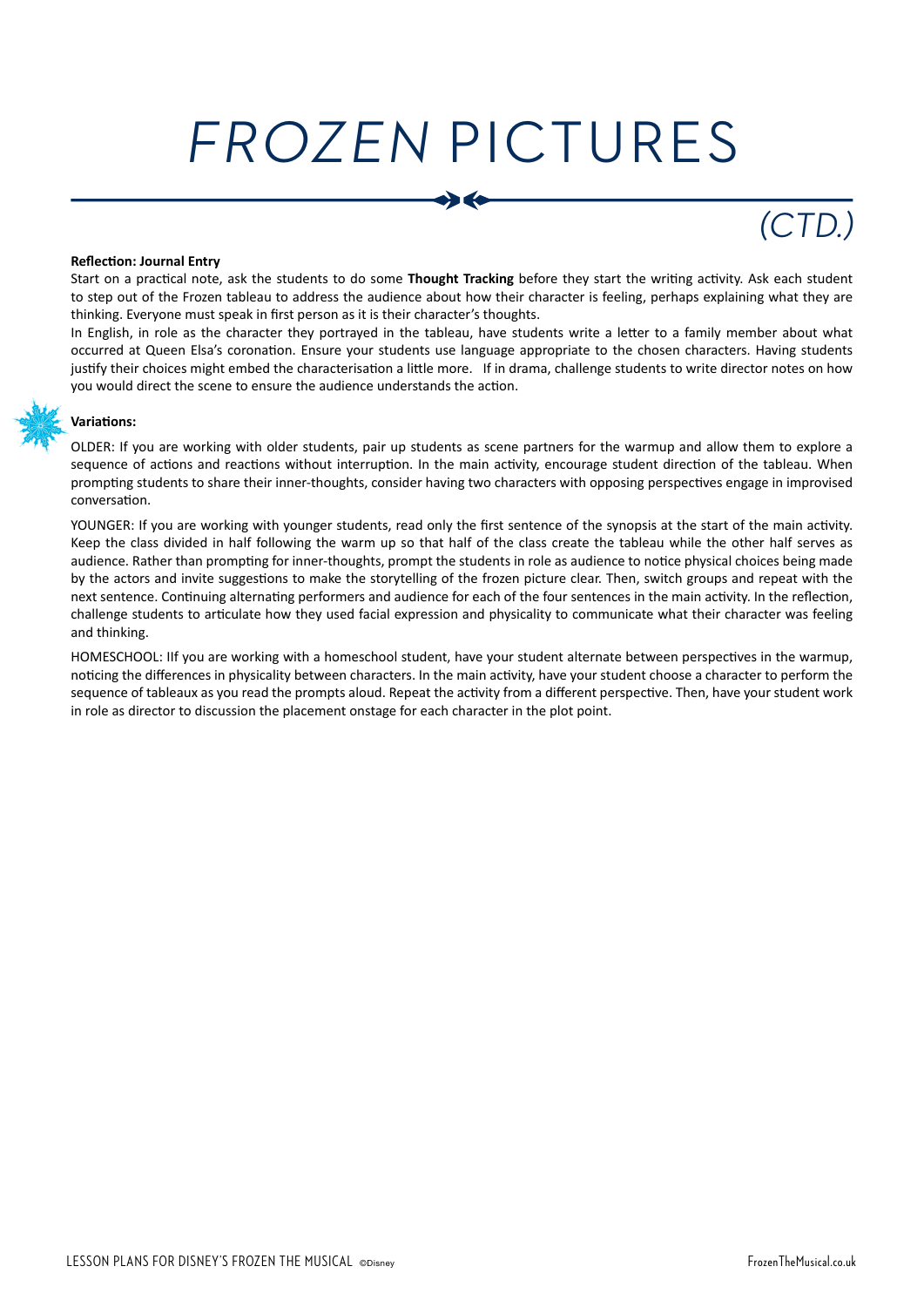### **ENGLAND UK CURRICULUM LINKS**

|                                   | <b>KEY STAGE 2</b>                                                                                                                                    | <b>KEY STAGE 3</b>                                                                                                                                                                                                                  |  |
|-----------------------------------|-------------------------------------------------------------------------------------------------------------------------------------------------------|-------------------------------------------------------------------------------------------------------------------------------------------------------------------------------------------------------------------------------------|--|
| <b>ENGLISH</b><br>Spoken Language | Participate in discussions,<br>presentations, performances, role<br>play, improvisations and debates                                                  | Using English confidently in a range of formal and<br>informal contexts, including classroom discussion                                                                                                                             |  |
|                                   | Listen and respond appropriately<br>to adults and their peers                                                                                         | Improvising, rehearsing and performing play scripts and<br>poetry in order to generate language and discuss language<br>use and meaning, using role, intonation, tone, volume,<br>mood, silence, stillness and action to add impact |  |
| <b>ENGLISH</b><br>Writing         | Identify the audience for and<br>purpose of the writing, selecting the<br>appropriate form and using other<br>similar writing as models for their own | Writing stories, scripts, poetry and other imaginative<br>writing                                                                                                                                                                   |  |
|                                   | In narratives describe settings,<br>characters and atmosphere and<br>integrating dialogue to convey<br>character and advance the action               | Consider how their writing reflects the audience and<br>purpose for which it was intended                                                                                                                                           |  |

### **WALES**

|                           | <b>KEY STAGE 2</b>                                                                                         | <b>KEY STAGE 3</b>                                                                                      |  |
|---------------------------|------------------------------------------------------------------------------------------------------------|---------------------------------------------------------------------------------------------------------|--|
| <b>ENGLISH</b><br>Oracy   | Communicate for a range of purposes                                                                        | Communicate for a range of purposes                                                                     |  |
|                           | Speak and listen individually, in pairs,<br>in groups and as members of a class                            | Speak and listen individually, in pairs, in groups and as<br>members of a class                         |  |
|                           | Use a variety of methods to present<br>ideas, including ICT, dramatic<br>approaches, discussion and debate | Use a variety of methods to present ideas, including ICT,<br>dramatic approaches, discussion and debate |  |
|                           | Listen and view attentively, responding<br>to a wide range of communication                                | Listen and view attentively, responding to a wide range<br>of communication                             |  |
| <b>ENGLISH</b><br>Writing | Write for a variety of purposes                                                                            | Write for a variety of purposes                                                                         |  |
|                           | Write for a range of authentic<br>audiences, real or imagined                                              | Write for a range of authentic audiences, real or imagined                                              |  |